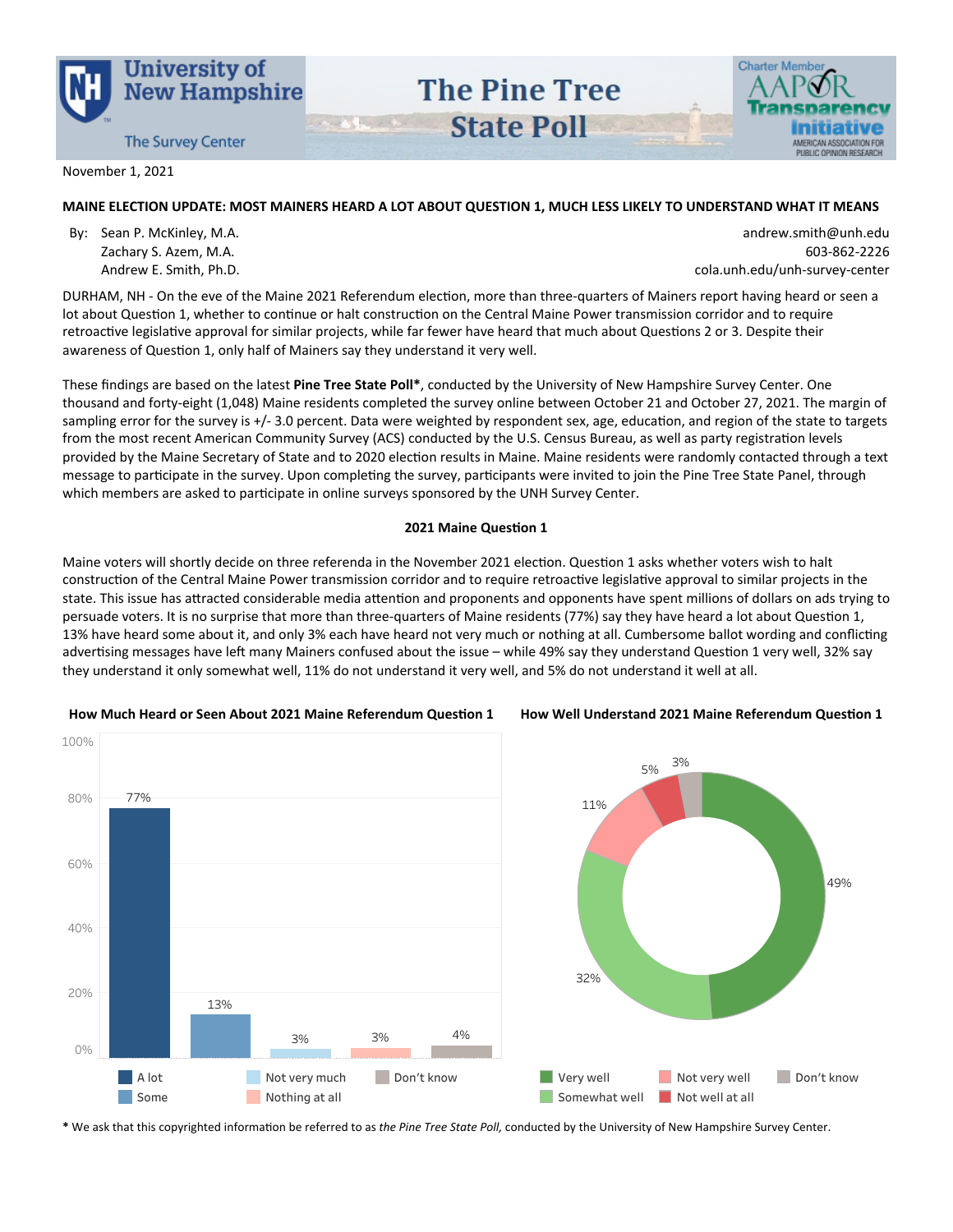Question 2 asks whether voters wish to approve a \$100,000,000 bond issue to build or improve transportation in the state. This ballot question has received far less media and advertising attention; only 22% of Maine residents say they have heard a lot about Question 2, 19% have heard some about it, 33% have heard not very much, and 23% have heard nothing at all. The lack of attention has left voters somewhat uninformed about what Question 2 means – only 35% say they understand Question 2 very well, 40% say they understand it somewhat well, 13% do not understand it very well, and 9% do not understand it well at all.



Finally, Question 3 asks whether voters favor amending the Maine Constitution to declare that all individuals have a right to grow, raise, harvest, produce, and consume the food of their choosing. This ballot question has also received much less attention and only 28% of Maine residents say they have heard a lot about it, 23% have heard some about it, 19% have heard not very much about it, and 23% have heard nothing at all about it. Voter understanding of Question 3 is also low – only 34% say they understand Question 3 very well, 31% say they understand it somewhat well, 19% do not understand it very well, and 12% do not understand it well at all.





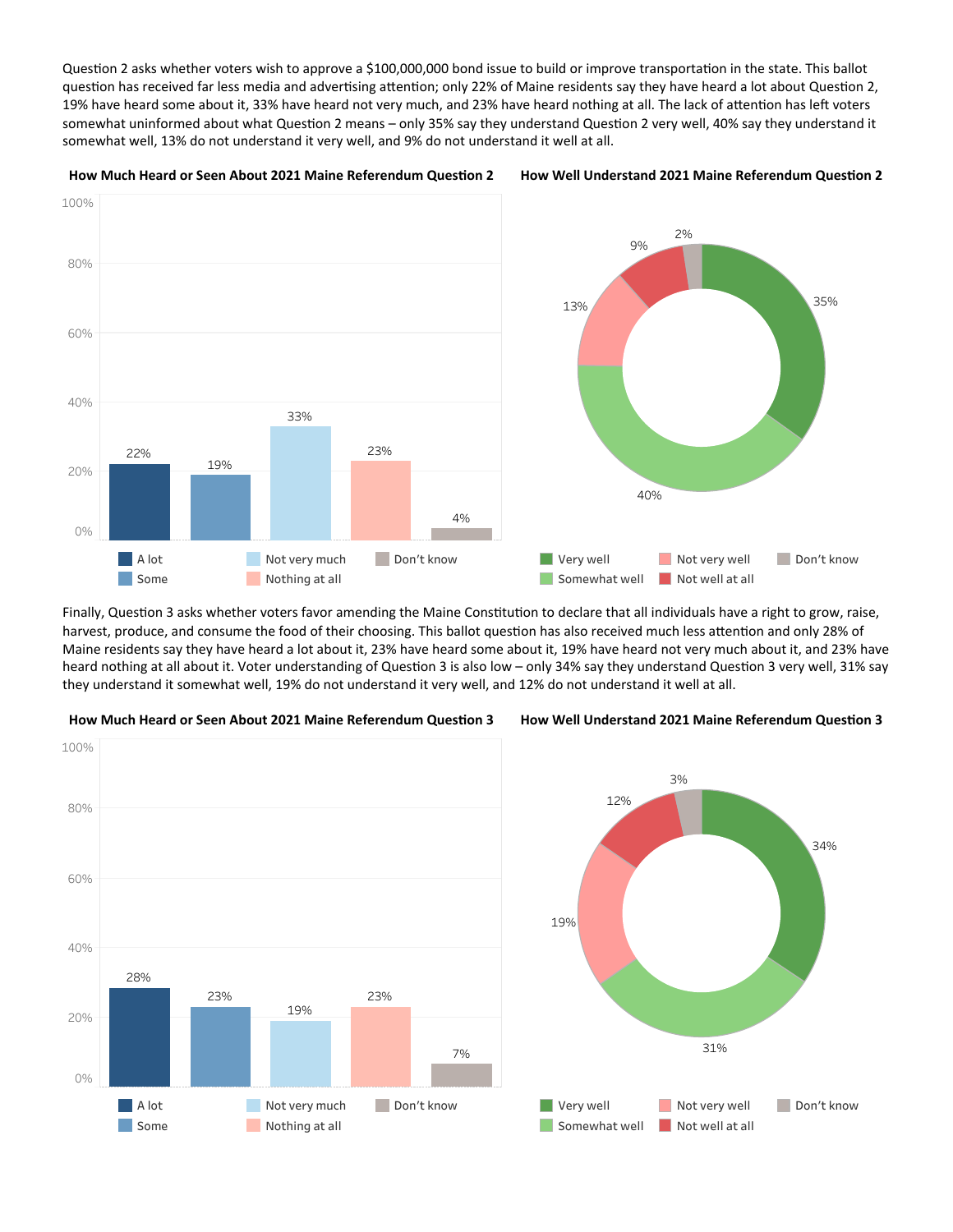#### Pine Tree State Poll Methodology

These findings are based on the latest Pine Tree State Poll, conducted by the University of New Hampshire Survey Center. One thousand and forty-eight (1,048) Maine residents completed the survey online between October 21 and October 27, 2021. The margin of sampling error for the survey is +/-3.0 percent. These MSE's have not been adjusted for design effect. The design effect for the survey is 1.7%.

Data were weighted by respondent sex, age, education, and region of the state to targets from the most recent American Community Survey (ACS) conducted by the U.S. Census Bureau, as well as party registration levels provided by the Maine Secretary of State and to 2020 election results in Maine.

Maine residents were randomly contacted through a text message to participate in the survey. Upon completing the survey, participants were invited to join the Pine Tree State Panel, which is part of an effort by the University of New Hampshire Survey Center to investigate new ways of gathering and understanding the opinion of Maine residents. Panelists were then asked to participate in online surveys sponsored by the UNH Survey Center.

The number of respondents in each demographic below may not equal the number reported in cross-tabulation tables as some respondents choose not to answer some questions. Due to rounding, percentages may not sum to 100%.

For more information about the methodology used in the Pine Tree State Panel, contact Dr. Andrew Smith at (603) 862-2226 or by email at andrew.smith@unh.edu.

|              |                                | $\frac{0}{0}$ | N   |
|--------------|--------------------------------|---------------|-----|
| Gender of    | Men                            | 52%           | 521 |
| Respondent   | Women                          | 48%           | 489 |
| Age of       | 18 to 34                       | 25%           | 254 |
| Respondent   | 35 to 49                       | 19%           | 199 |
|              | 50 to 64                       | 31%           | 320 |
|              | 65 and older                   | 25%           | 254 |
| Level of     | High school or less            | 39%           | 406 |
| Education    | Tech school/Some college       | 29%           | 306 |
|              | College graduate               | 20%           | 209 |
|              | Postgraduate work              | 12%           | 124 |
| Region of    | Central Maine                  | 23%           | 238 |
| State        | Downeast/Coastal Maine         | 18%           | 181 |
|              | Northern Maine                 | 22%           | 220 |
|              | Southern Maine                 | 37%           | 379 |
| Party ID     | Democrat                       | 46%           | 470 |
|              | Independent                    | 14%           | 139 |
|              | Republican                     | 40%           | 411 |
| Voting       | Registered Democrat            | 36%           | 369 |
| Registration | Registered Unenrolled/Not Reg. | 32%           | 329 |
|              | Registered Republican          | 28%           | 294 |
|              | Registered Green               | 4%            | 41  |
|              | 2018 ME Gov Voted for Mills    | 49%           | 488 |
| Vote         | Voted for Moody                | 28%           | 285 |
|              | Voted for other 2018 candidate | 4%            | 44  |
|              | Did not vote in 2018           | 18%           | 185 |
| 2020         | Voted for Trump                | 44%           | 424 |
| Presidential | Voted for Biden                | 53%           | 512 |
| Vote         | Voted for other 2020 candidate | 3%            | 28  |

#### October 2021 Pine Tree State Poll Demographics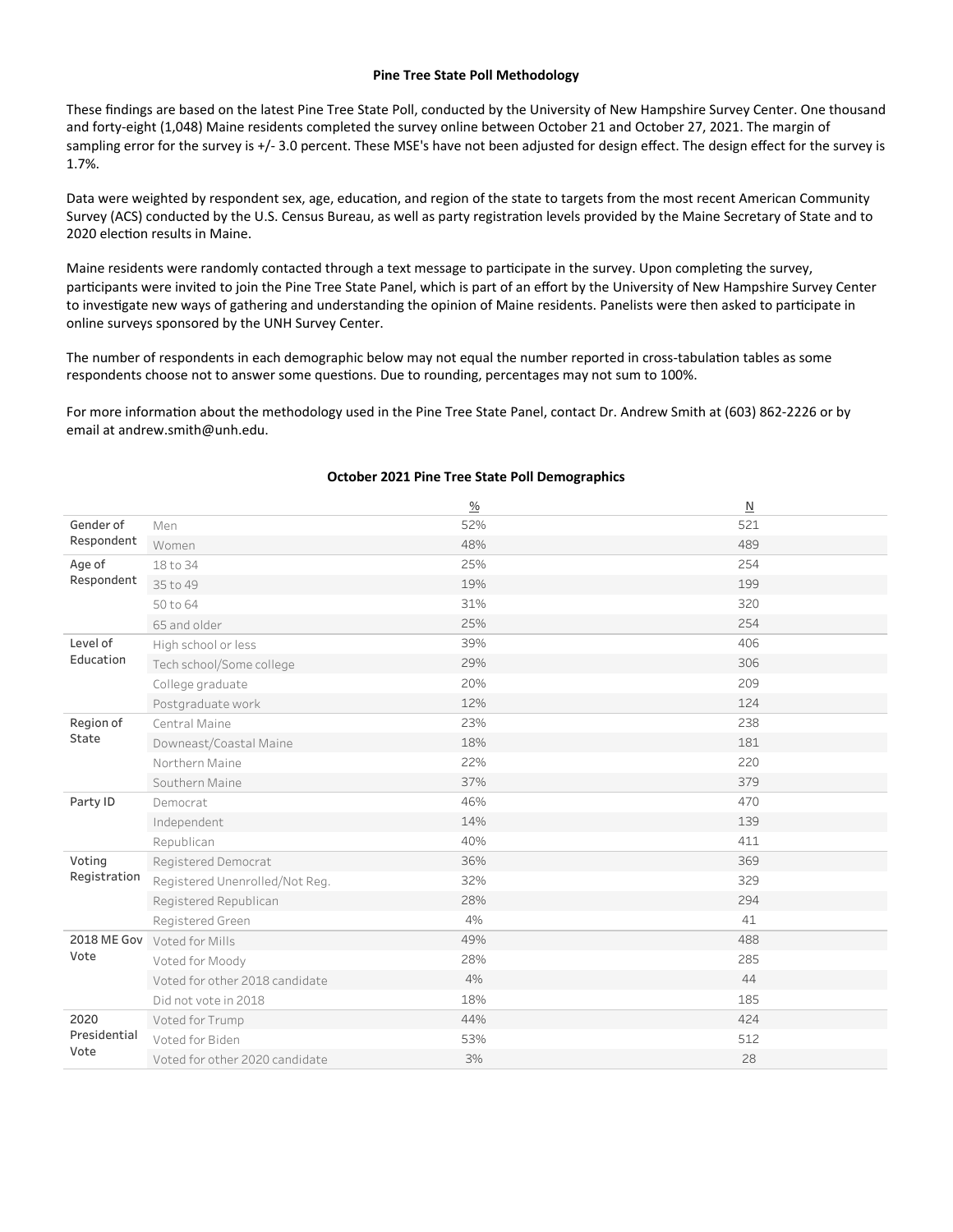## How much have you heard or seen about the following ballot questions in the 2021 Maine Referendum Election? Question 1

|              | <u>r lot</u> | iome        | very much<br>NI∩+ | Nothing at all | Don't know/Not sure | --   |
|--------------|--------------|-------------|-------------------|----------------|---------------------|------|
| October 2021 | 77%          | 13%<br>$ -$ | 3%                | $\sim$ $\sim$  |                     | ⊥,∪⊃ |

#### How Much Heard or Seen About 2021 Maine Referendum Question 2

## How much have you heard or seen about the following ballot questions in the 2021 Maine Referendum Election? Question 2

|                 | $\cdot$ Io <sup>+</sup> | ome                  | 1110 <sup>2</sup>     | ∖t all                   | Don<br>sure | ÷.                            |
|-----------------|-------------------------|----------------------|-----------------------|--------------------------|-------------|-------------------------------|
| 202<br>∩rtohar∶ | つつのん<br><u>.</u>        | 19%<br>$\sim$ $\sim$ | $\cap \cap$<br>$   -$ | $\overline{\phantom{m}}$ |             | $\sim$ $\sim$ $\sim$<br>ر ب ب |

#### How Much Heard or Seen About 2021 Maine Referendum Question 3

How much have you heard or seen about the following ballot questions in the 2021 Maine Referendum Election? Question 3

|              | <u>A lot</u> | <u>Some</u> | Not very much | Nothing at all | Don't know/Not sure | ∸     |
|--------------|--------------|-------------|---------------|----------------|---------------------|-------|
| October 2021 | 28%          | 23%         | 19%           | ، ب            | --                  | 1,U35 |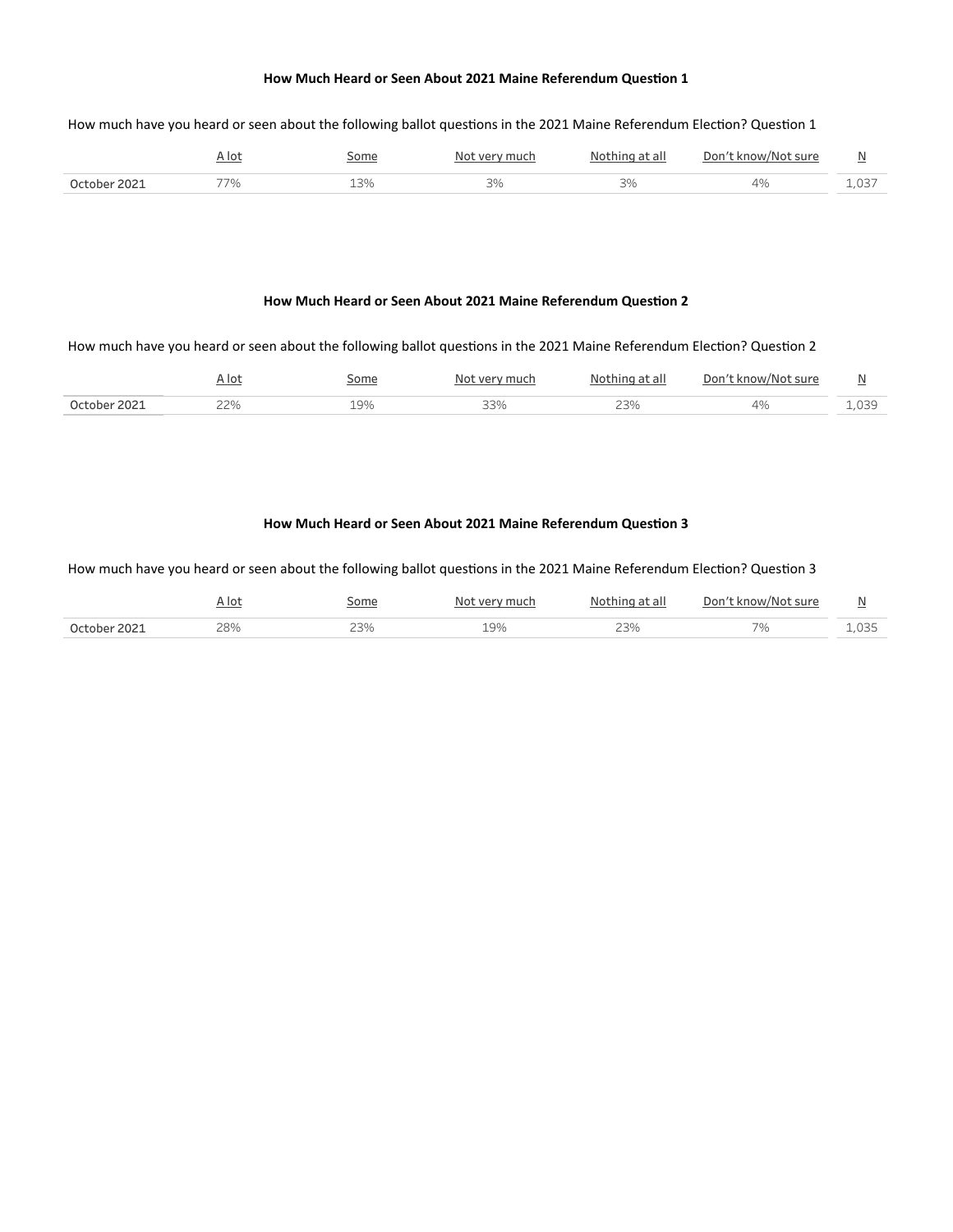## How well do you feel you understand the following ballot questions in the 2021 Maine Referendum Election? Question 1

|              | Verv well | Somewhat well | Not very well | Not well at all | Don't know/Not sure |       |
|--------------|-----------|---------------|---------------|-----------------|---------------------|-------|
| October 2021 | 19%       | 32%           | 11%           |                 |                     | 1.040 |

#### How Well Understand 2021 Maine Referendum Question 2

## How well do you feel you understand the following ballot questions in the 2021 Maine Referendum Election? Question 2

|              | well | somewhat well | Not very well | Not well at all | Don't know/Not sure | $\overline{17}$ |
|--------------|------|---------------|---------------|-----------------|---------------------|-----------------|
| October 2021 | 35%  |               |               | ,סב             | n c                 | ⊥,035           |

# How Well Understand 2021 Maine Referendum Question 3

How well do you feel you understand the following ballot questions in the 2021 Maine Referendum Election? Question 3

|              | Verv wel    | somewhat well | , wel<br>11041 | Not well at all | Don't know/Not sure | N<br>∸     |
|--------------|-------------|---------------|----------------|-----------------|---------------------|------------|
| October 2021 | 34%<br>. 70 | 21 O.         | $\Omega$       | ີລດ∠            | 20/                 | ነጋር<br>∸~~ |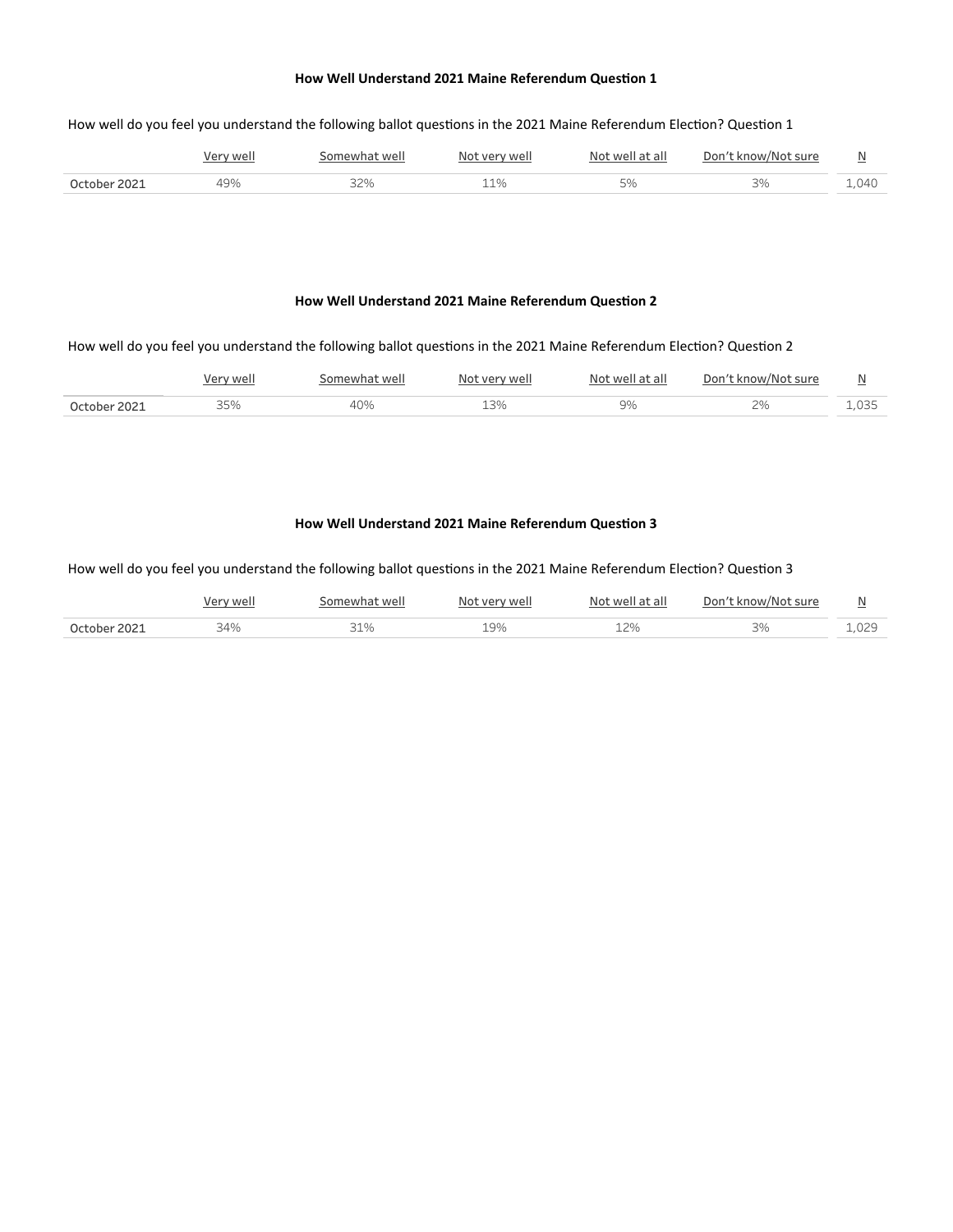|                    |                                | A lot | Some | Not very much | Nothing at all | Don't know/Not<br>sure | $\underline{\mathsf{N}}$ |
|--------------------|--------------------------------|-------|------|---------------|----------------|------------------------|--------------------------|
| <b>STATEWIDE</b>   | October 2021                   | 77%   | 13%  | 3%            | 3%             | 4%                     | 1,037                    |
| Voting             | Registered Democrat            | 85%   | 10%  | 2%            | 1%             | 1%                     | 367                      |
| Registration       | Registered Unenrolled/Not Reg. | 71%   | 15%  | 3%            | 4%             | 6%                     | 323                      |
|                    | Registered Republican          | 76%   | 16%  | 3%            | 3%             | 3%                     | 291                      |
|                    | Registered Green               | 70%   | 11%  | 2%            | 9%             | 9%                     | 41                       |
| Party ID           | Democrat                       | 81%   | 12%  | 2%            | 1%             | 4%                     | 467                      |
|                    | Independent                    | 75%   | 13%  | 2%            | 4%             | 5%                     | 133                      |
|                    | Republican                     | 74%   | 14%  | 4%            | 5%             | 3%                     | 409                      |
| Age of             | 18 to 34                       | 72%   | 17%  | 4%            | 2%             | 4%                     | 247                      |
| Respondent         | 35 to 49                       | 79%   | 13%  | 2%            | 4%             | 3%                     | 198                      |
|                    | 50 to 64                       | 75%   | 14%  | 2%            | 3%             | 6%                     | 318                      |
|                    | 65 and older                   | 84%   | 10%  | 1%            | 3%             | 2%                     | 252                      |
| Gender of          | Men                            | 81%   | 10%  | 4%            | 3%             | 3%                     | 520                      |
| Respondent         | Women                          | 72%   | 18%  | 2%            | 3%             | 6%                     | 480                      |
| Level of           | High school or less            | 74%   | 13%  | 4%            | 5%             | 5%                     | 406                      |
| Education          | Tech school/Some college       | 75%   | 15%  | 2%            | 2%             | 6%                     | 299                      |
|                    | College graduate               | 82%   | 13%  | 3%            | 2%             | 1%                     | 205                      |
|                    | Postgraduate work              | 84%   | 12%  | 3%            | 1%             | 1%                     | 123                      |
| Region of          | Central Maine                  | 86%   | 11%  | 0%            | 1%             | 1%                     | 230                      |
| State              | Downeast/Coastal Maine         | 78%   | 14%  | 3%            | 1%             | 3%                     | 180                      |
|                    | Northern Maine                 | 53%   | 24%  | 3%            | 9%             | 11%                    | 219                      |
|                    | Southern Maine                 | 83%   | 9%   | 4%            | 2%             | 2%                     | 378                      |
| 2020               | Voted for Trump                | 75%   | 14%  | 4%            | 3%             | 5%                     | 422                      |
| Presidential       | Voted for Biden                | 83%   | 11%  | 2%            | 1%             | 3%                     | 504                      |
| Vote               | Voted for other 2020 candidate | 56%   | 7%   | 14%           | 18%            | 5%                     | 28                       |
| <b>2018 ME Gov</b> | Voted for Mills                | 84%   | 11%  | 2%            | 1%             | 2%                     | 486                      |
| Vote               | Voted for Moody                | 80%   | 10%  | 1%            | 4%             | 5%                     | 283                      |
|                    | Voted for other 2018 candidate | 69%   | 27%  | 1%            | 0%             | 3%                     | 44                       |
|                    | Did not vote in 2018           | 60%   | 19%  | 8%            | 8%             | 5%                     | 179                      |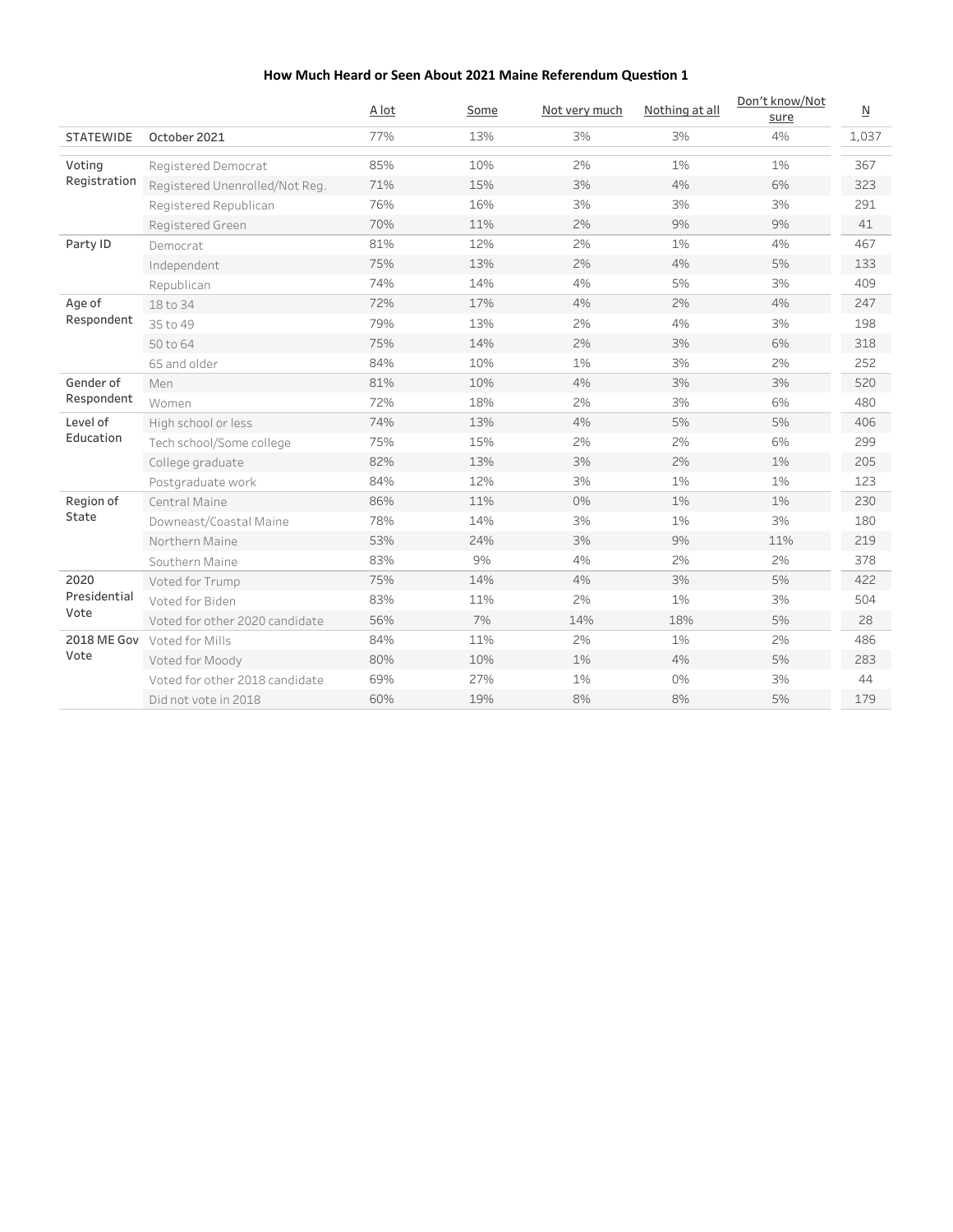|                         |                                | A lot | Some | Not very much | Nothing at all | Don't know/Not<br>sure | $\underline{\mathsf{N}}$ |
|-------------------------|--------------------------------|-------|------|---------------|----------------|------------------------|--------------------------|
| <b>STATEWIDE</b>        | October 2021                   | 22%   | 19%  | 33%           | 23%            | 4%                     | 1,039                    |
| Voting                  | Registered Democrat            | 24%   | 20%  | 34%           | 21%            | 1%                     | 367                      |
| Registration            | Registered Unenrolled/Not Reg. | 28%   | 15%  | 26%           | 27%            | 5%                     | 323                      |
|                         | Registered Republican          | 14%   | 20%  | 40%           | 22%            | 5%                     | 292                      |
|                         | Registered Green               | 12%   | 27%  | 31%           | 22%            | 8%                     | 41                       |
| Party ID                | Democrat                       | 26%   | 18%  | 30%           | 23%            | 2%                     | 469                      |
|                         | Independent                    | 16%   | 20%  | 33%           | 26%            | 6%                     | 132                      |
|                         | Republican                     | 18%   | 19%  | 38%           | 22%            | 3%                     | 410                      |
| Age of                  | 18 to 34                       | 9%    | 16%  | 37%           | 34%            | 4%                     | 247                      |
| Respondent              | 35 to 49                       | 20%   | 18%  | 32%           | 25%            | 5%                     | 199                      |
|                         | 50 to 64                       | 26%   | 20%  | 30%           | 21%            | 4%                     | 318                      |
|                         | 65 and older                   | 30%   | 23%  | 32%           | 14%            | 1%                     | 253                      |
| Gender of<br>Respondent | Men                            | 22%   | 20%  | 35%           | 20%            | 3%                     | 519                      |
|                         | Women                          | 22%   | 18%  | 29%           | 26%            | 5%                     | 483                      |
| Level of                | High school or less            | 29%   | 12%  | 34%           | 21%            | 4%                     | 406                      |
| Education               | Tech school/Some college       | 15%   | 23%  | 31%           | 27%            | 4%                     | 300                      |
|                         | College graduate               | 16%   | 25%  | 35%           | 21%            | 3%                     | 206                      |
|                         | Postgraduate work              | 23%   | 23%  | 30%           | 23%            | 1%                     | 123                      |
| Region of               | Central Maine                  | 18%   | 16%  | 35%           | 27%            | 3%                     | 231                      |
| State                   | Downeast/Coastal Maine         | 27%   | 19%  | 28%           | 23%            | 3%                     | 180                      |
|                         | Northern Maine                 | 19%   | 20%  | 25%           | 27%            | 8%                     | 219                      |
|                         | Southern Maine                 | 23%   | 19%  | 37%           | 19%            | 2%                     | 379                      |
| 2020                    | Voted for Trump                | 19%   | 17%  | 41%           | 19%            | 3%                     | 423                      |
| Presidential            | Voted for Biden                | 26%   | 19%  | 28%           | 23%            | 4%                     | 506                      |
| Vote                    | Voted for other 2020 candidate | 18%   | 26%  | 21%           | 29%            | 5%                     | 28                       |
| <b>2018 ME Gov</b>      | Voted for Mills                | 29%   | 19%  | 29%           | 20%            | 3%                     | 487                      |
| Vote                    | Voted for Moody                | 18%   | 21%  | 39%           | 18%            | 4%                     | 284                      |
|                         | Voted for other 2018 candidate | 15%   | 23%  | 38%           | 24%            |                        | 43                       |
|                         | Did not vote in 2018           | 12%   | 14%  | 36%           | 33%            | 4%                     | 179                      |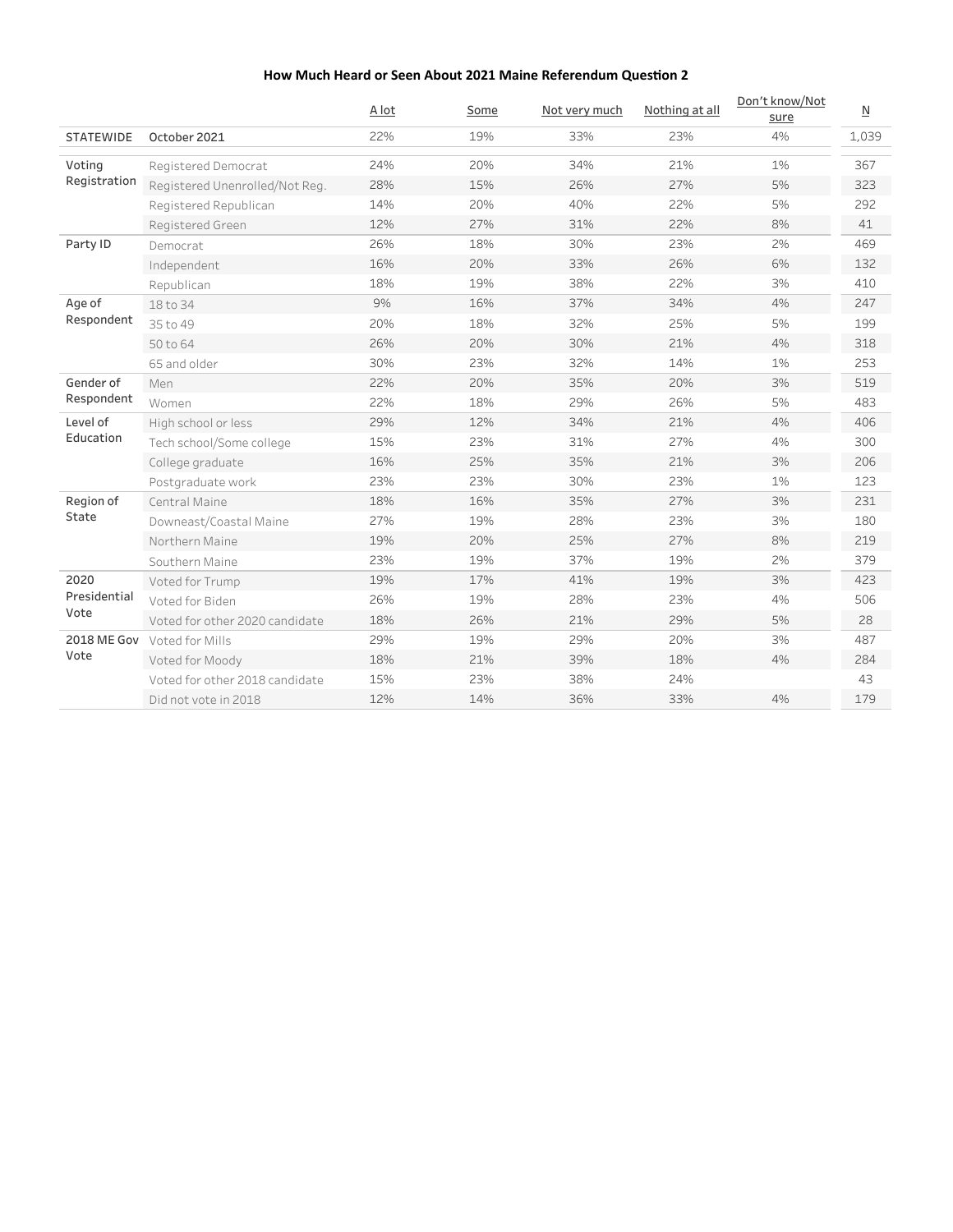|                         |                                | A lot | Some | Not very much | Nothing at all | Don't know/Not<br>sure | $\underline{\mathsf{N}}$ |
|-------------------------|--------------------------------|-------|------|---------------|----------------|------------------------|--------------------------|
| <b>STATEWIDE</b>        | October 2021                   | 28%   | 23%  | 19%           | 23%            | 7%                     | 1,035                    |
| Votina                  | Registered Democrat            | 25%   | 30%  | 20%           | 21%            | 4%                     | 368                      |
| Registration            | Registered Unenrolled/Not Reg. | 31%   | 22%  | 17%           | 21%            | 9%                     | 318                      |
|                         | Registered Republican          | 28%   | 16%  | 20%           | 29%            | 7%                     | 293                      |
|                         | Registered Green               | 37%   | 15%  | 24%           | 17%            | 7%                     | 41                       |
| Party ID                | Democrat                       | 22%   | 30%  | 20%           | 22%            | 5%                     | 469                      |
|                         | Independent                    | 22%   | 11%  | 21%           | 31%            | 14%                    | 131                      |
|                         | Republican                     | 36%   | 19%  | 18%           | 21%            | 5%                     | 407                      |
| Age of                  | 18 to 34                       | 20%   | 12%  | 28%           | 35%            | 4%                     | 248                      |
| Respondent              | 35 to 49                       | 35%   | 15%  | 19%           | 20%            | 11%                    | 199                      |
|                         | 50 to 64                       | 25%   | 30%  | 15%           | 22%            | 8%                     | 318                      |
|                         | 65 and older                   | 35%   | 32%  | 16%           | 13%            | 4%                     | 249                      |
| Gender of<br>Respondent | Men                            | 29%   | 24%  | 21%           | 21%            | 5%                     | 518                      |
|                         | Women                          | 28%   | 22%  | 17%           | 24%            | 9%                     | 479                      |
| Level of                | High school or less            | 36%   | 20%  | 13%           | 21%            | 10%                    | 405                      |
| Education               | Tech school/Some college       | 24%   | 18%  | 23%           | 29%            | 6%                     | 297                      |
|                         | College graduate               | 25%   | 30%  | 24%           | 18%            | 4%                     | 205                      |
|                         | Postgraduate work              | 18%   | 34%  | 22%           | 24%            | 2%                     | 123                      |
| Region of               | Central Maine                  | 30%   | 23%  | 20%           | 23%            | 4%                     | 232                      |
| State                   | Downeast/Coastal Maine         | 29%   | 25%  | 16%           | 20%            | 9%                     | 180                      |
|                         | Northern Maine                 | 28%   | 19%  | 14%           | 27%            | 12%                    | 220                      |
|                         | Southern Maine                 | 28%   | 25%  | 22%           | 22%            | 3%                     | 374                      |
| 2020                    | Voted for Trump                | 34%   | 17%  | 20%           | 21%            | 8%                     | 418                      |
| Presidential            | Voted for Biden                | 24%   | 31%  | 18%           | 22%            | 5%                     | 506                      |
| Vote                    | Voted for other 2020 candidate | 45%   | 8%   | 22%           | 18%            | 8%                     | 28                       |
| <b>2018 ME Gov</b>      | Voted for Mills                | 28%   | 28%  | 20%           | 20%            | 4%                     | 487                      |
| Vote                    | Voted for Moody                | 31%   | 23%  | 16%           | 18%            | 11%                    | 279                      |
|                         | Voted for other 2018 candidate | 20%   | 6%   | 30%           | 42%            | 2%                     | 44                       |
|                         | Did not vote in 2018           | 24%   | 13%  | 21%           | 35%            | 6%                     | 179                      |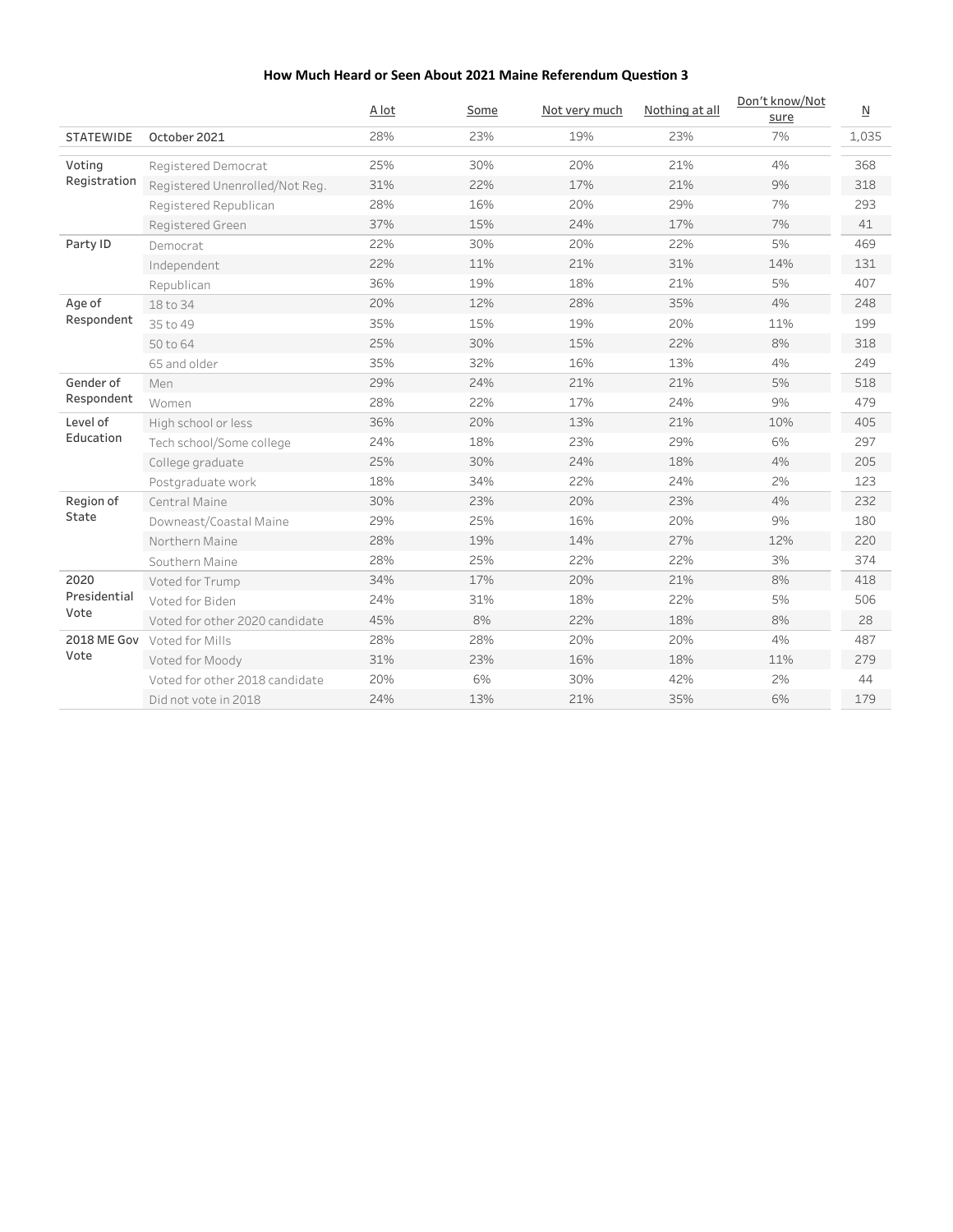|                         |                                | Very well | Somewhat well | Not very well | Not well at all | Don't know/Not<br>sure | $\overline{\mathsf{M}}$ |
|-------------------------|--------------------------------|-----------|---------------|---------------|-----------------|------------------------|-------------------------|
| <b>STATEWIDE</b>        | October 2021                   | 49%       | 32%           | 11%           | 5%              | 3%                     | 1,040                   |
| Voting                  | Registered Democrat            | 51%       | 34%           | 10%           | 4%              | $1\%$                  | 369                     |
| Registration            | Registered Unenrolled/Not Reg. | 47%       | 32%           | 9%            | 7%              | 4%                     | 322                     |
|                         | Registered Republican          | 50%       | 32%           | 13%           | 4%              | 2%                     | 294                     |
|                         | Registered Green               | 42%       | 22%           | 13%           | 9%              | 14%                    | 41                      |
| Party ID                | Democrat                       | 51%       | 32%           | 11%           | 3%              | 3%                     | 468                     |
|                         | Independent                    | 47%       | 27%           | 9%            | 9%              | 8%                     | 133                     |
|                         | Republican                     | 49%       | 32%           | 11%           | 6%              | 1%                     | 411                     |
| Age of                  | 18 to 34                       | 43%       | 33%           | 11%           | 9%              | 4%                     | 248                     |
| Respondent              | 35 to 49                       | 51%       | 34%           | 8%            | 3%              | 4%                     | 199                     |
|                         | 50 to 64                       | 49%       | 30%           | 13%           | 4%              | 3%                     | 319                     |
|                         | 65 and older                   | 53%       | 34%           | 7%            | 4%              | 2%                     | 252                     |
| Gender of<br>Respondent | Men                            | 57%       | 29%           | 8%            | 4%              | 3%                     | 519                     |
|                         | Women                          | 41%       | 36%           | 14%           | 6%              | 4%                     | 484                     |
| Level of                | High school or less            | 46%       | 33%           | 14%           | 3%              | 4%                     | 405                     |
| Education               | Tech school/Some college       | 51%       | 29%           | 8%            | 8%              | 4%                     | 299                     |
|                         | College graduate               | 48%       | 36%           | 11%           | 4%              | 2%                     | 209                     |
|                         | Postgraduate work              | 51%       | 35%           | 9%            | 5%              | 0%                     | 123                     |
| Region of               | Central Maine                  | 56%       | 29%           | 7%            | 4%              | 4%                     | 232                     |
| State                   | Downeast/Coastal Maine         | 54%       | 27%           | 13%           | 4%              | 2%                     | 181                     |
|                         | Northern Maine                 | 37%       | 33%           | 11%           | 12%             | 7%                     | 220                     |
|                         | Southern Maine                 | 48%       | 36%           | 12%           | 3%              | 1%                     | 377                     |
| 2020                    | Voted for Trump                | 50%       | 31%           | 11%           | 5%              | 4%                     | 424                     |
| Presidential            | Voted for Biden                | 52%       | 29%           | 13%           | 4%              | 3%                     | 505                     |
| Vote                    | Voted for other 2020 candidate | 30%       | 29%           | 3%            | 38%             |                        | 28                      |
| <b>2018 ME Gov</b>      | Voted for Mills                | 51%       | 32%           | 11%           | 5%              | 1%                     | 486                     |
| Vote                    | Voted for Moody                | 54%       | 28%           | 8%            | 5%              | 5%                     | 285                     |
|                         | Voted for other 2018 candidate | 52%       | 38%           | 8%            | 2%              | 1%                     | 44                      |
|                         | Did not vote in 2018           | 36%       | 42%           | 14%           | 5%              | 2%                     | 179                     |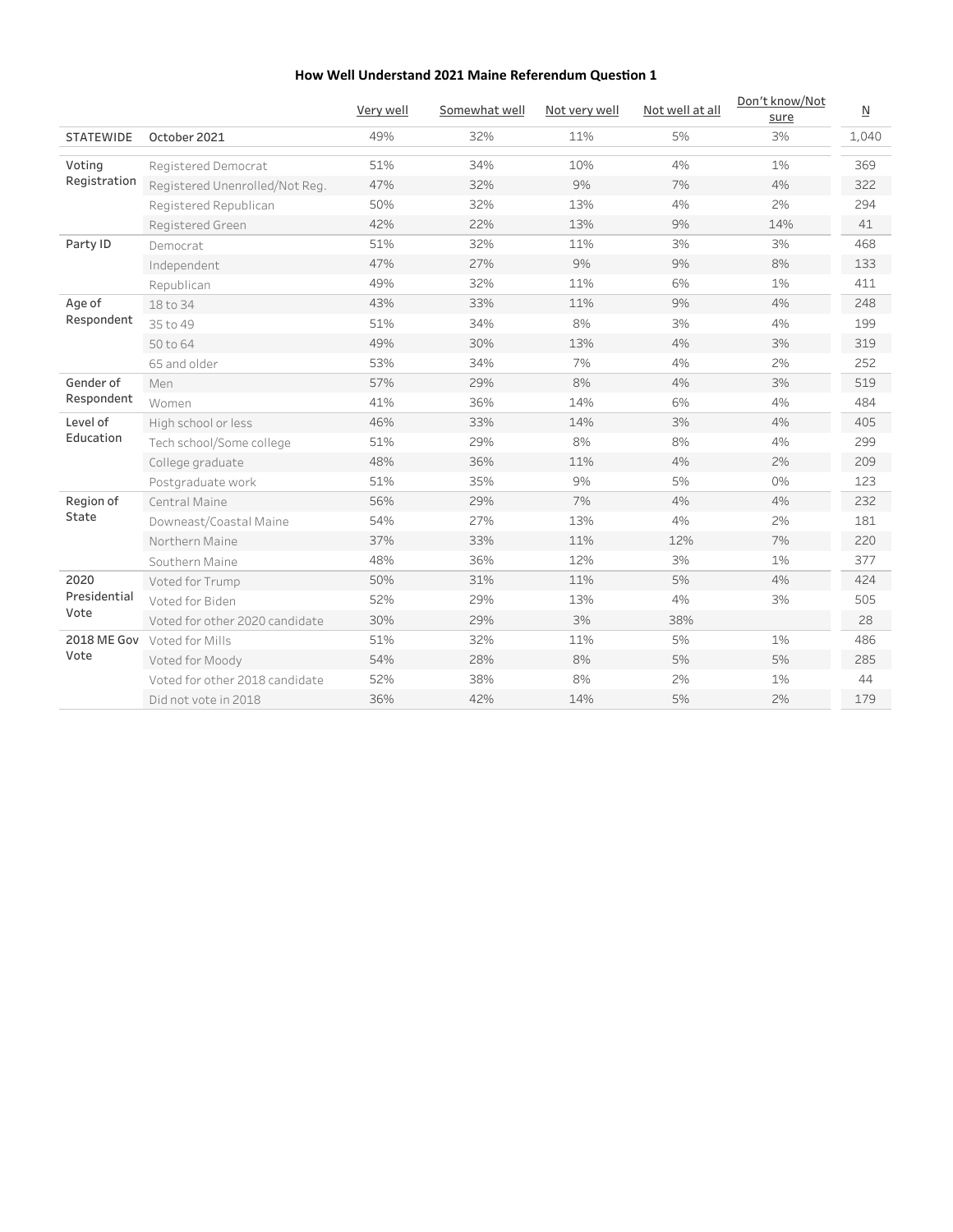|                    |                                | Very well | Somewhat well | Not very well | Not well at all | Don't know/Not<br>sure | $\underline{\mathsf{N}}$ |
|--------------------|--------------------------------|-----------|---------------|---------------|-----------------|------------------------|--------------------------|
| <b>STATEWIDE</b>   | October 2021                   | 35%       | 40%           | 13%           | 9%              | 2%                     | 1,035                    |
| Voting             | Registered Democrat            | 39%       | 42%           | 12%           | 6%              | 1%                     | 367                      |
| Registration       | Registered Unenrolled/Not Reg. | 33%       | 45%           | 8%            | 12%             | 2%                     | 322                      |
|                    | Registered Republican          | 33%       | 35%           | 20%           | 8%              | 3%                     | 294                      |
|                    | Registered Green               | 35%       | 32%           | 10%           | 13%             | 10%                    | 37                       |
| Party ID           | Democrat                       | 41%       | 40%           | 10%           | 8%              | 1%                     | 468                      |
|                    | Independent                    | 32%       | 39%           | 12%           | 7%              | 10%                    | 129                      |
|                    | Republican                     | 30%       | 40%           | 16%           | 12%             | 2%                     | 409                      |
| Age of             | 18 to 34                       | 34%       | 34%           | 16%           | 11%             | 5%                     | 248                      |
| Respondent         | 35 to 49                       | 33%       | 39%           | 17%           | 8%              | 3%                     | 198                      |
|                    | 50 to 64                       | 35%       | 45%           | 10%           | 8%              | 2%                     | 316                      |
|                    | 65 and older                   | 40%       | 40%           | 10%           | 10%             | 1%                     | 253                      |
| Gender of          | Men                            | 37%       | 40%           | 12%           | 9%              | 3%                     | 520                      |
| Respondent         | Women                          | 33%       | 41%           | 15%           | 9%              | 2%                     | 477                      |
| Level of           | High school or less            | 36%       | 39%           | 10%           | 13%             | 2%                     | 402                      |
| Education          | Tech school/Some college       | 33%       | 41%           | 16%           | 7%              | 3%                     | 300                      |
|                    | College graduate               | 34%       | 41%           | 15%           | 6%              | 3%                     | 206                      |
|                    | Postgraduate work              | 41%       | 42%           | 11%           | 5%              | $1\%$                  | 123                      |
| Region of          | Central Maine                  | 35%       | 43%           | 16%           | 4%              | 2%                     | 232                      |
| State              | Downeast/Coastal Maine         | 39%       | 43%           | 8%            | 8%              | 2%                     | 181                      |
|                    | Northern Maine                 | 38%       | 24%           | 15%           | 17%             | 6%                     | 219                      |
|                    | Southern Maine                 | 30%       | 46%           | 13%           | 9%              | 1%                     | 374                      |
| 2020               | Voted for Trump                | 34%       | 39%           | 15%           | 10%             | 2%                     | 423                      |
| Presidential       | Voted for Biden                | 38%       | 41%           | 10%           | 8%              | 3%                     | 501                      |
| Vote               | Voted for other 2020 candidate | 10%       | 44%           | 20%           | 27%             | 0%                     | 28                       |
| <b>2018 ME Gov</b> | Voted for Mills                | 40%       | 40%           | 10%           | 8%              | 2%                     | 483                      |
| Vote               | Voted for Moody                | 33%       | 38%           | 17%           | 10%             | 2%                     | 283                      |
|                    | Voted for other 2018 candidate | 35%       | 37%           | 13%           | 15%             | 0%                     | 44                       |
|                    | Did not vote in 2018           | 29%       | 41%           | 15%           | 12%             | 3%                     | 179                      |